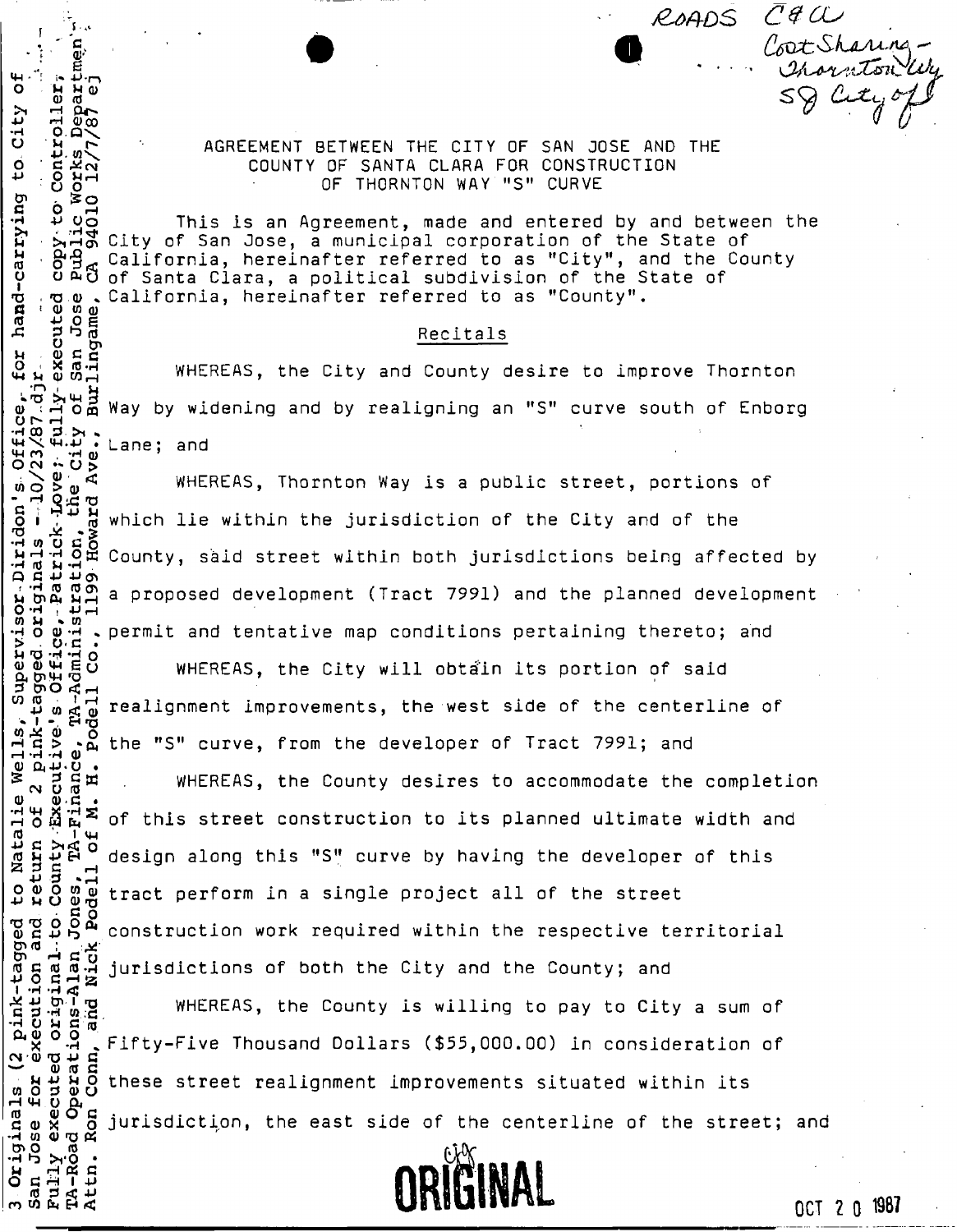WHEREAS, the City is willing to administer the construction of the above-said improvements as a single project by the developer,

WHEREAS, as provided and allowed by Section 14.04.170 of the San Jose Municipal Code, the City, on June 2, 1987, entered into Contract For The Improvement of Tract No. 7991 with Redwood Garden Apartments (developer). Said contract requires developer to construct street improvements on Thornton Way south of Enborg Lane if the County deposits its share of the cost of construction with the City by September 15, 1987, contract further providing that the City will reimburse the developer for the County's share, and

WHEREAS, the City intends, concurrent with the approval of this Agreement, to amend its contract with developer to require Thornton Way improvements if County has approved this ii agreement by October 20. 1987, and that the amount of reimbursement will be \$55,000, and to require that developer name the County of Santa Clara as additional insured on insurance policies required under the contract.

NOW THEREFORE the parties agree as follows:

1. Plans and Specifications: The plans and specifications for this project shall be the plans and specifications entitled "Plan for the Improvement of Moorpark Avenue and Thornton way and Frans For the Improvement of Thornton Way" provided by LEA Engineering, as revised August 19, 1987, as said plans relate to the improvements which are to be situated east of the centerline of Thornton Way.

- 2 -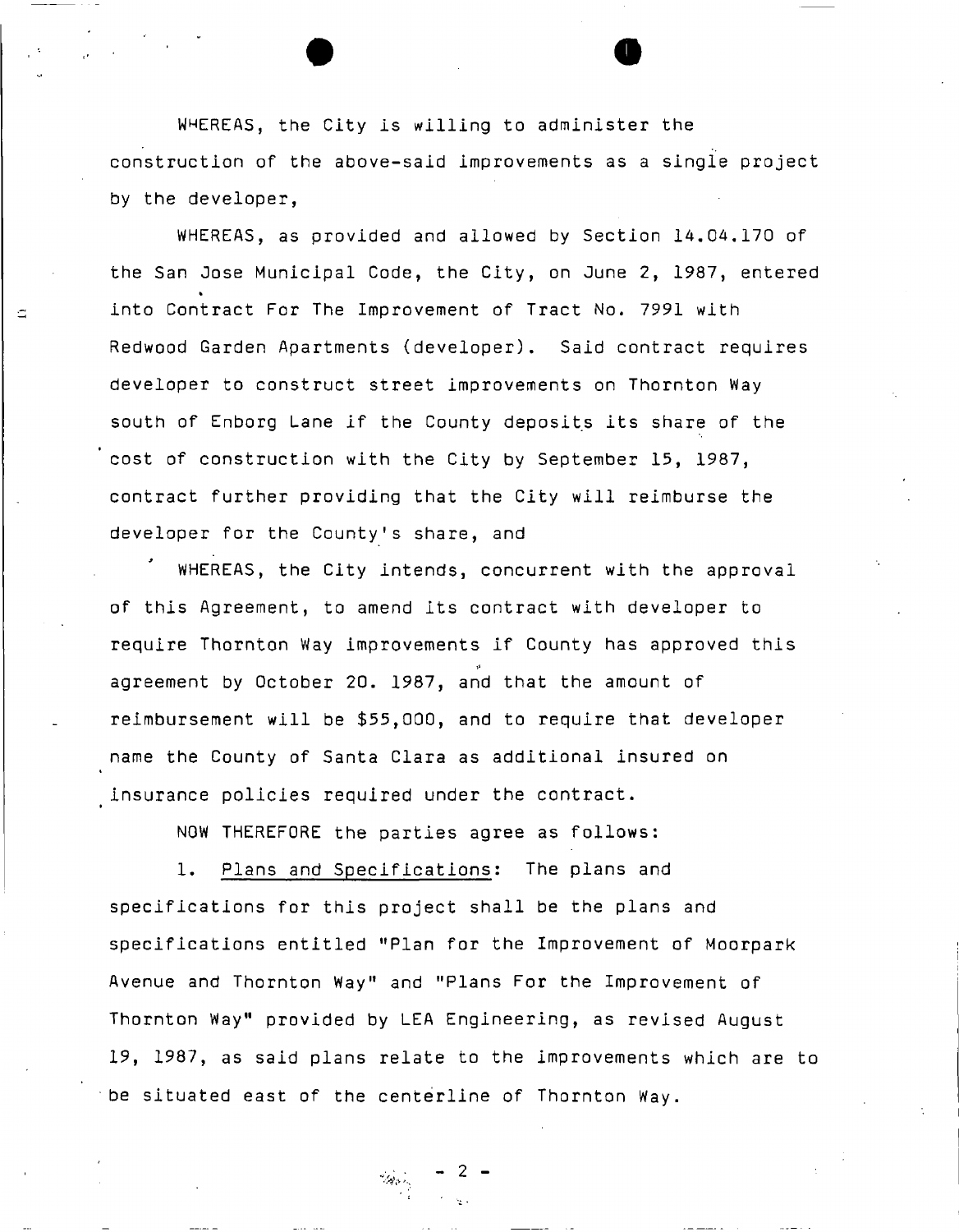2. Administration of Contract and Construction: City shall administer the construction contract pursuant to law and subject to the conditions of the County encroachment/ construction permit, dated August 27, 1987, and right of entry, dated August 25, 1987. City shall provide the engineering and inspection associated with this project.

3. County Payment: County agrees to pay City the amount of Fifty-Five Thousand Dollars (\$55,000.00) for the construction of all improvements which are the subject of this agreement. Payment shall be made within 30 days of the execution of this agreement.

4. Conditions:

a. Maximum County Participation. County's share of total construction costs shall not exceed Fifty-Five Thousand Dollars (\$55,000.00) for said project.

 $5.$ Insurance: City shall require the developer to secure and maintain in full force and effect at all times during construction of said project and until said project is accepted by City, public liability and property damage insurance in forms and limits of liability and satisfactory and acceptable to both County and City, naming County and City and their respective officer and employees as insured, from and against any claims, loss, liability, cost or expense arising out of or in any way connected with the construction of said project.

- 3 -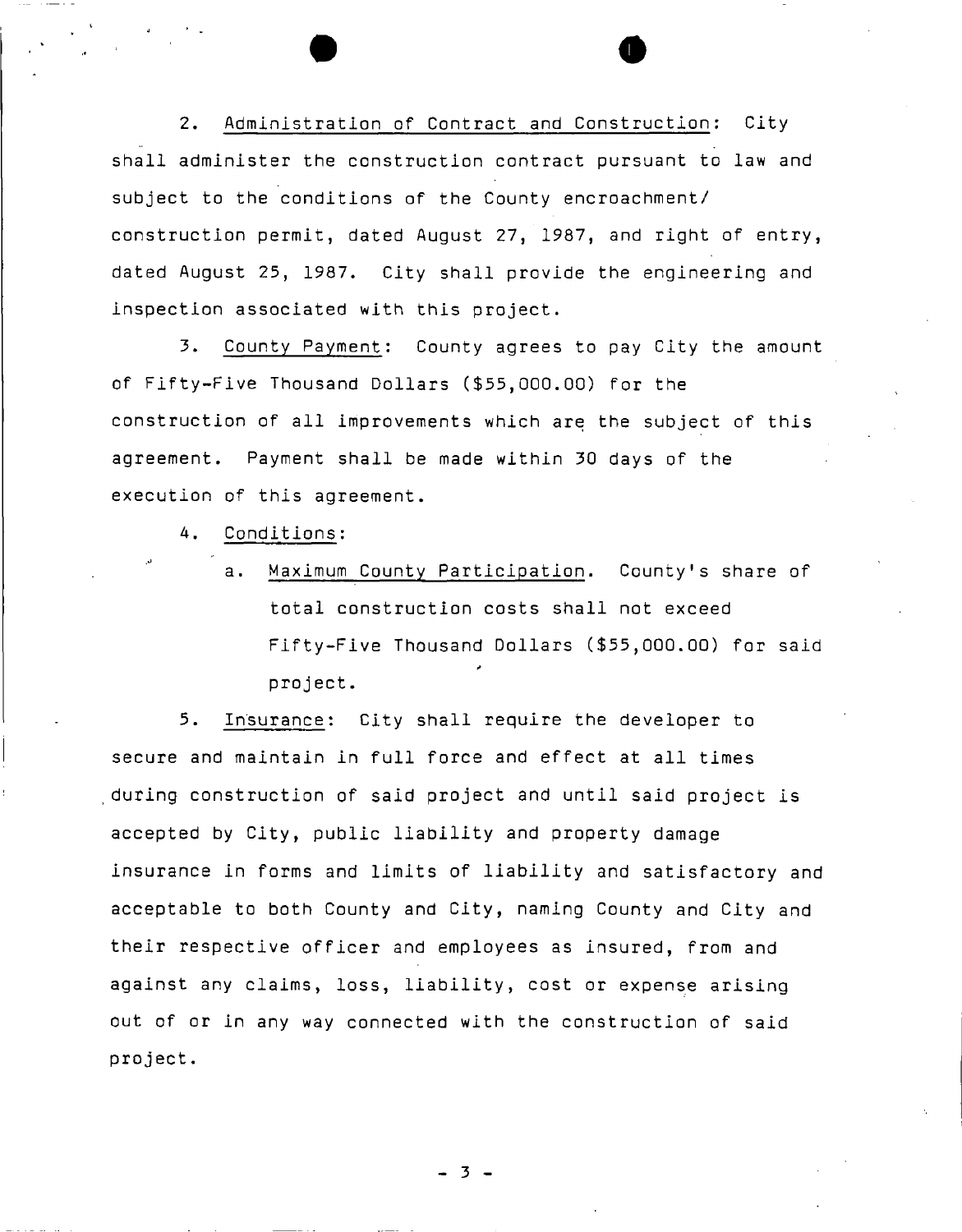IN WITNESS WHEREOF, the parties hereto have executed this **OCT 2 0 1987**  agreement as of  $\overline{\phantom{a}}$ 

APPROVED AS TO FORM: ¦Cit⁄v (ttorney Déput/y

CITY OF SAN JOSE, a municipal corporation, "City"

 $By:$ 7 *. ^Li*  Andrea M. Pavone, City Clerk

COUNTY OF SANTA CLARA a political subdivision of the State of California, "County"

Dianne McKenna, Chaisperson Board of Supervisors

ATTESI: Donald M. Rains, Clerk Board of Supervisor

APPROVED AS TO FORM AND LEGALITY

DONALO J. BAKER  $\sqrt{O(13/57)}$ 

Deputy County Counsel '

DJB:hh 27891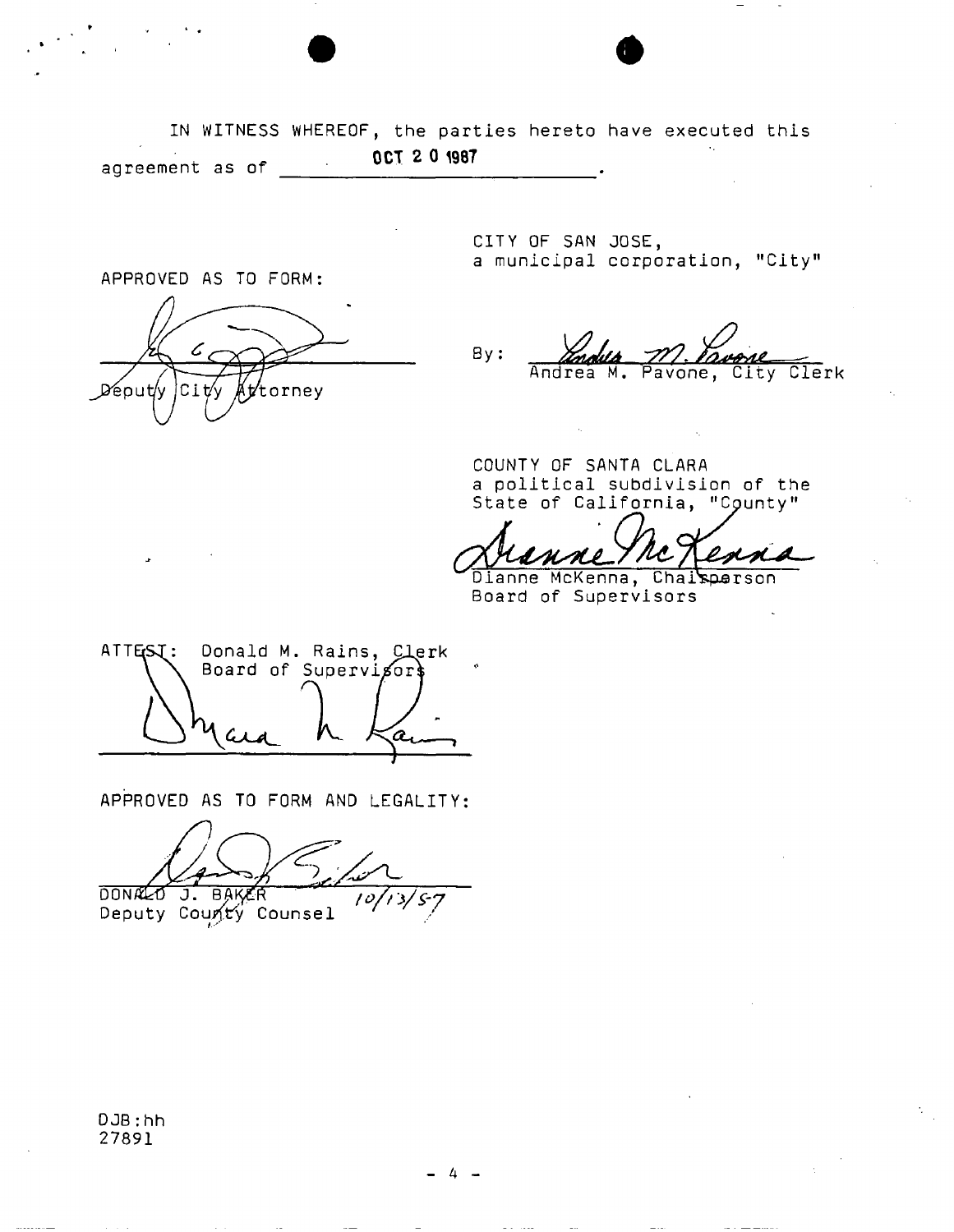| <b>County of Santa Clara</b> |  |  |
|------------------------------|--|--|
|                              |  |  |

**Office of the County Executive**  County Government Center, East Wing 70 West Hedding Street San Jose, California 95110 299-2424 Area Code 408

**Deputy Clerk** 

**California** 

**Prepared by: Patrick Love Project Manager** 

**Reviewed by: John Maltbie Asst. County Executive** 

## **APPROVED BY^ THE BOARD OF SUPERVISORS**

**October 7, 1987** 

**OF §ANTA CJ.ARA COUNTY OCT 2 0 19B7 &GNALQ M." RAINS, Clerk of the Board** 

**TO: Board of Supervisors** 

**FROM: Sally Reed, County Executive** 

**SUBJECT: Agreement with the City of San Jose for Road Improvements on Thornton Way** 

#### **RECOMMENDED ACTION**

**It is recommended that the Board of Supervisors approve and authorize the Chairperson to execute the attached agreement with the City of San Jose for County participation in road improvements to Thornton Way, a street on the City-County boundary immediately west of Valley Medical Center.** 

#### **FINANCIAL IMPACT**

**This agreement transfers the sum of \$55,000 to the City of San Jose for fifty percent of the cost of the improvements. The funds were approved by the Board during the Fiscal Year 1988 budget hearings and are appropriated in Fund 0048.** 

### **REASONS FOR RECOMMENDATION**

**The City of San Jose has required road improvements to Thornton Way as a condition of approval for a private development fronting on Thornton Way, which is equally divided between City and County jurisdiction. This action**  will enable the City to administer the project and permit the developer **improve both sides of the street simultaneously.** 

**Employer** 

[OCT 2 0 1987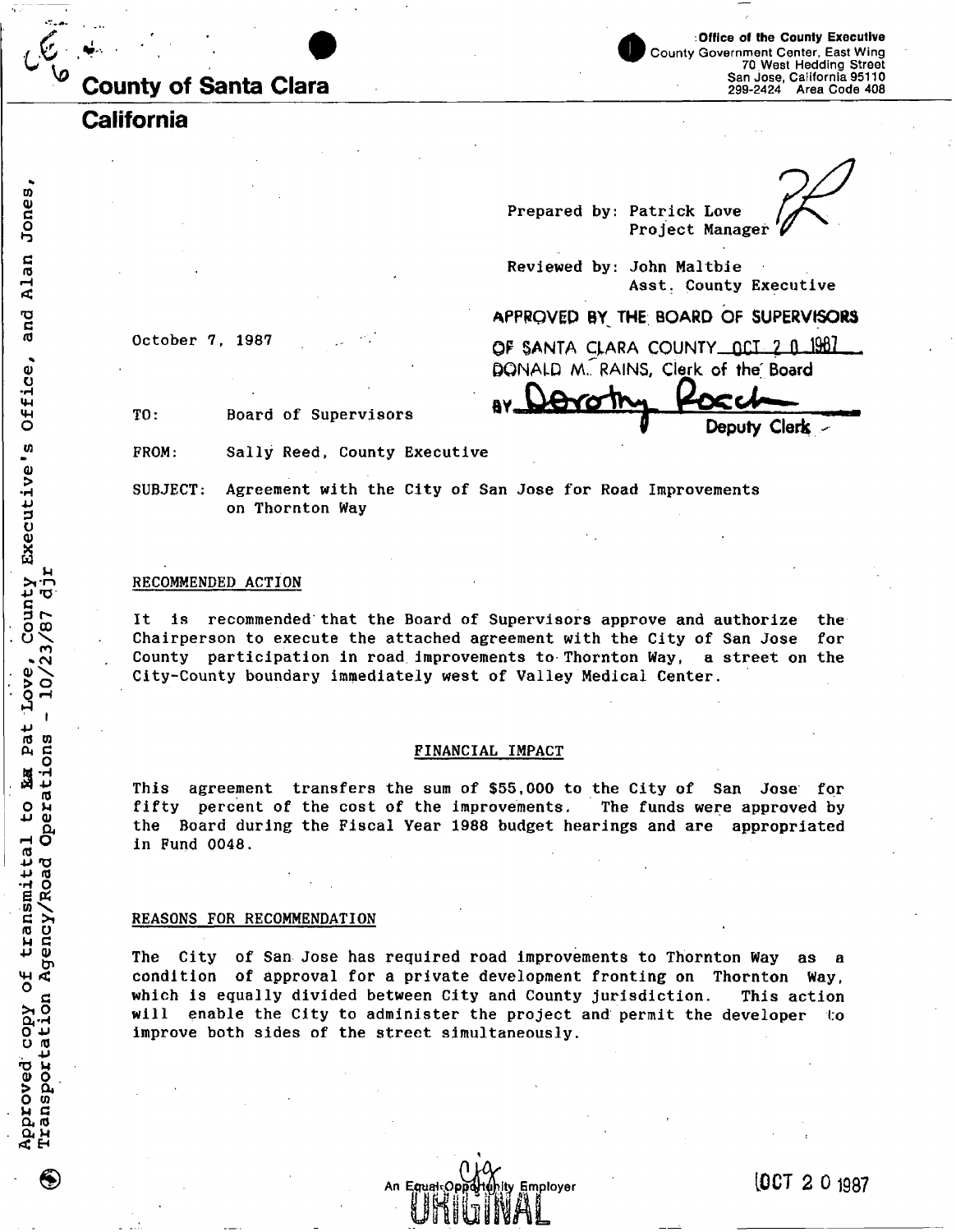**Agreement with the City of San Jose for Road Improvements October 7, 1987 Page 2** 

#### **BACKGROUND**

**The M.H. Podell Company is building a 300-unit apartment complex at the intersecion of Moorpark Avenue and Thornton Way on the site of the old Moorpark School. Based on input from the Burbank community, the City of San Jose imposed several conditions on the developer for approval of the project. One of these conditions is the improvement of Thornton Way, including extension of an S-curve radius, paving, lighting and curb and gutter. The improvements affect the County because the County is the adjacent landowner and is building the new Medical Examiner/Coroner Facility on the same frontage. The agreement will enable the County to participate in the City-administered road improvement project.** 

## **STEPS FOLLOWING APPROVAL**

**The Clerk will send executed copies of the agreement to:** 

**City of San Jose Public Works Department 801 North First Street, Room 340 San Jose, CA 95110 Attn: Ron Conn** 

**M.H. Podell Company 1199 Howard Avenue Burlingame, CA 94010 Attn: Nick Podell** 

**County Transportation Agency Road Operations Attn: Alan Jones** 

**County Executive's Office Attn: Patrick Love**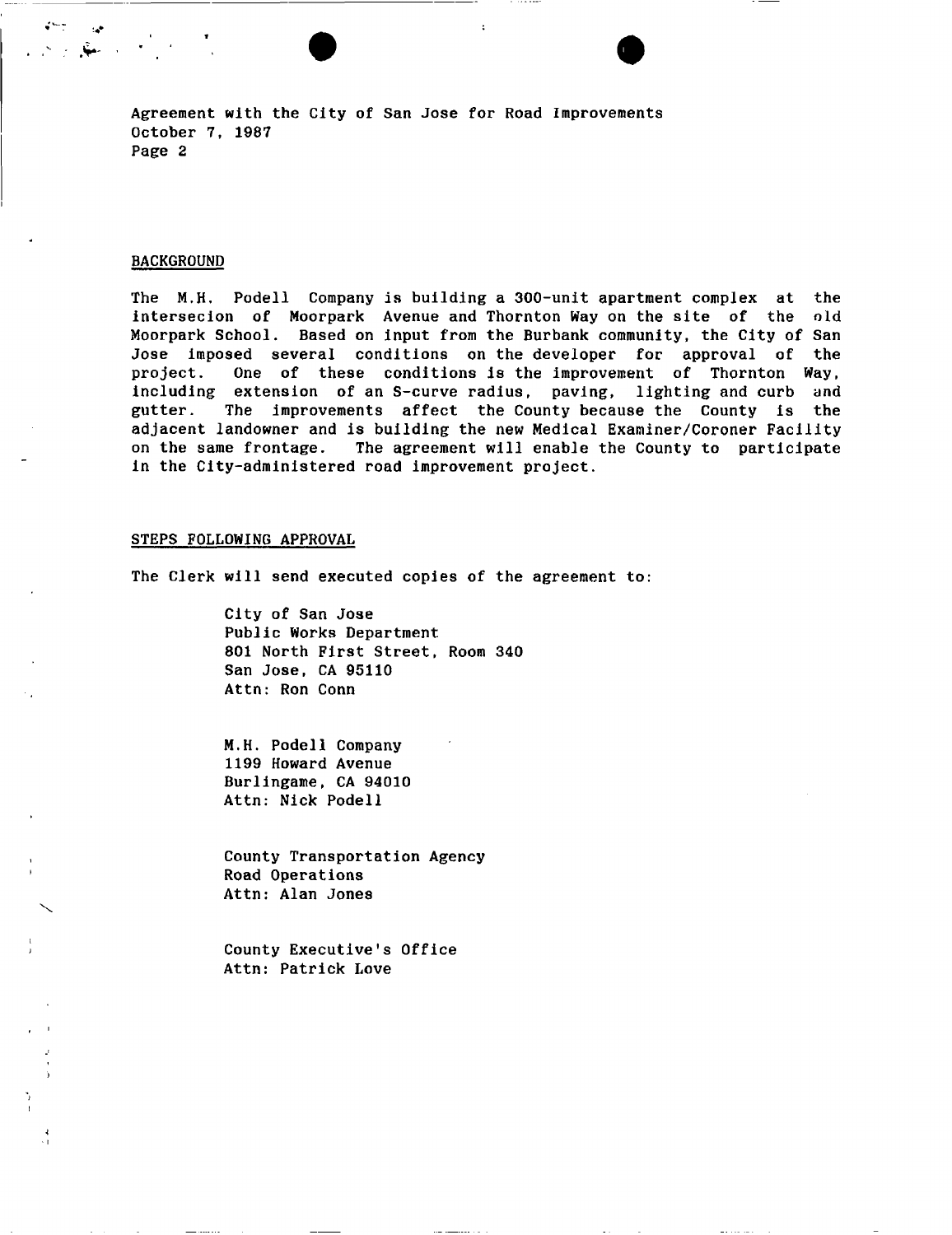# **COUNTY OF SANTA CLARA CALIFORNIA**

OFFICE OF THE BOARD OF SUPERVISORS THE SOLE AND THE BOARD MEMBERS OF THE BOARD County Government Center, East Wing 70 West Hedding Street San Jose, California 95110  $(408)$   $299-4321$ 

Susanne Wilson, District 1 Zoe Lofgren, District 2 Thomas L. Legan, District 3 Rod Diridon, District 4 Dianne McKenna, District 5

December 7, 1987

Mr. Nick Podell M. H. Podell Company 1199 Howard Avenue Burlingame, CA 94010

Dear Mr. Podel1:

SUBJECT: Agreement between the City of San Jose and the County of Santa Clara for construction of Thornton Way "S" Curve

Enclosed you will find one fully executed copy of the subject agreement between the County of Santa Clara and the City of San Jose. The Board of Supervisors, at its regularly scheduled meeting on October 20, 1987, approved this agreement on behalf of the County.

The enclosed is for your information and records.

Very truly yours

BOARD OF SUPERVISORS DONALD M. RAINS, CLERK

 $\ddot{\phantom{0}}$ 

بمص Erline/Jones Deputy Clerk

DMR:ej

Enclosure